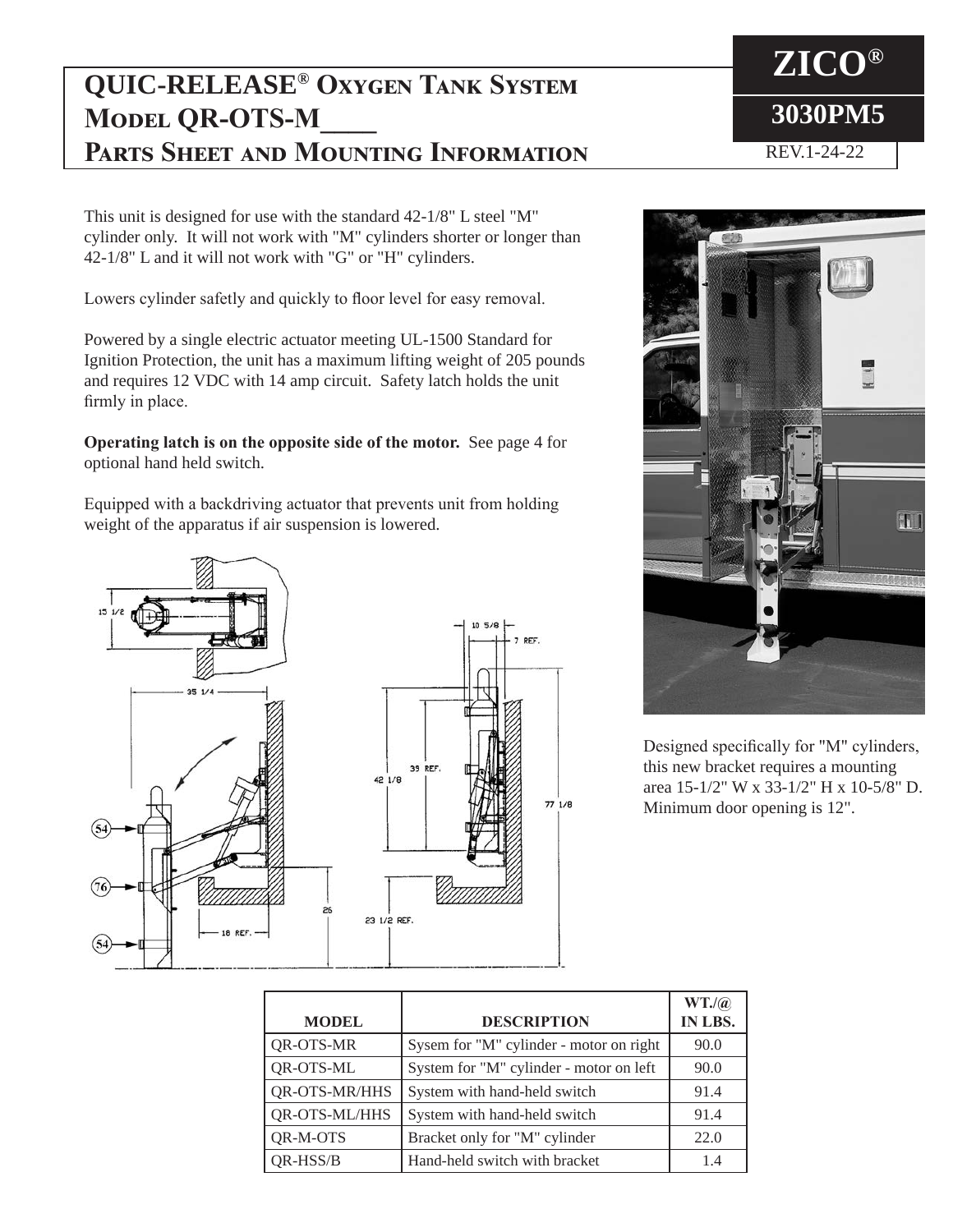## **FIGURE 2**

| <b>ITEM</b><br>NO.    | PART NO.                     | <b>DESCRIPTION</b>                                                                    | QTY.                           |
|-----------------------|------------------------------|---------------------------------------------------------------------------------------|--------------------------------|
| 1                     | 3030-145-101 Base Casting    |                                                                                       | 1                              |
| $\mathfrak{2}$<br>3   | 3030-145-111                 | 3030-145-103 Lifting Arm Weldment<br>Adapter, Lifting Arm To Tank Brkt.               | 1<br>$\mathbf{1}$              |
| $\overline{4}$        | 3030-140-113                 | Positioning Arm                                                                       | 1                              |
| 5                     | 3030-140-116                 | Rubber Pad, 1" x 4-1/2" x 1/8" Thk.                                                   | $\overline{c}$                 |
| 6                     | 3030-140-117                 | Upper Mtg. Brkt., Actuator                                                            | 1                              |
| 7                     | 3030-140-119                 | Housing, Locking Mechanism                                                            | 1                              |
| 8<br>9                | 3030-140-121<br>3030-140-123 | Slider, Locking Mechanism<br>Hook, Locking Mechanism                                  | $\mathbf{1}$<br>$\overline{c}$ |
| 10                    | 3030-145-125                 | Handle, Locking Mechanism                                                             | $\mathbf{1}$                   |
| 11                    | 3030-140-127                 | Lifting Arm Sleeve, Steel .765 ID x 1 OD x 1.032                                      | 2                              |
| 12                    | 9014-117500                  | Plainwasher, 3/4ø ID                                                                  | 2                              |
| 13                    | 9010-107540                  | Screw, 3/4-10 x 2-1/2 Hex Hd.                                                         | $\overline{c}$                 |
| 14<br>15              | 3030-140-149<br>3030-140-133 | Damper, Hydraulic<br>Sleeve, Steel, .39 ID x .5 OD x .5                               | 1<br>$\overline{4}$            |
| 16                    | 9018-103716                  | Pivot Screw 3/8-16 x 1" Hex Hd. Grade 8                                               | 2                              |
| 17                    | 9013-173700                  | Nut, 3/8-16 Self Locking                                                              | 5                              |
| 18                    | 9018-103720                  | Pivot Screw 3/8-16 x 1-1/4 Hex Hd. Grade 8                                            | $\mathbf{1}$                   |
| 19                    | 9014-115000                  | Flatwasher, 1/2 ID                                                                    | $\mathfrak{2}$                 |
| 20                    | 9018-103116                  | Mtg. Screw, Lock Mech 5/16-18 x 1" Hex Hd. Gr 8                                       | 8                              |
| 21<br>22              | 9010-315036<br>9050-005056   | Shoulder Screw, 1/2 x 2-1/4 Grip<br>Quic Release Pin 1/2 OD x 3-1/2 Grip              | 1<br>1                         |
| 23                    | 9018-104364                  | Mtg. Screw, Upper Mtg. Brkt. 7/16-14 x 4 HH Gr 8                                      | $\overline{c}$                 |
| 24                    | 9010-382512                  | Setscrew, Upper Mtg. Brkt. 1/4-20 x 3/4 Cup Point                                     | $\mathfrak{2}$                 |
| 26                    | 3030-140-141                 | Spacer, Steel, .343 OD x .5 OD x .44                                                  | 3                              |
| 27                    | 3030-140-130                 | Washer, Spring 1/2 ID x 1 OD, SS                                                      | 1                              |
| 28                    | 9014-203100                  | Lockwasher, 5/16 Split                                                                | 15                             |
| 29<br>30              | 3030-145-127<br>9010-103110  | Damper Mtg. Plate Stamping<br>Mtg. Screw, Brkt. To Adapter 5/16-18 x 5/8 Hex Hd.      | $\mathbf{1}$<br>12             |
| 31                    | 3030-145-131                 | Spacer, 1-1/8 ID x 1-5/8 OD x 1/4                                                     | 2                              |
| $\overline{32}$       | 9010-103128                  | Mtg. Screw, Lock Mech HSG 5/16-18 x 1-3/4 Hex Hd.                                     | 2                              |
| 33                    | 3030-140-112                 | Electric Actuator                                                                     | 1                              |
| 34                    | 2070-105-119                 | Knob, Plastic                                                                         | 1                              |
| $\overline{35}$<br>36 | 9010-113716                  | Screw, 3/8-24 x 1", Hex Hd.                                                           | 1                              |
| 37                    | 9014-203700<br>3030-140-147  | 3/8 Split Lockwasher<br>Retainer, Latch Handle                                        | 1<br>1                         |
| 38                    | 3030-140-157                 | Spacer, Steel, .328 ID x .5 OD x 1                                                    | 2                              |
| 39                    | 3030-140-159                 | Comp Spring, .660 OD x .049 Wire x 7/8                                                | $\overline{c}$                 |
| 40                    | 9013-174300                  | Nut, 7/16-14 Self Locking                                                             | 2                              |
| 41                    | 9014-113100                  | Flatwasher, 5/16 Nom. x 1/16 Thk.                                                     | 18                             |
| 42<br>43              | 9014-114300<br>9114-113100   | Flatwasher, 7/16 Nom. x 1/16 Thk.<br>Flatwasher, 5/16 NOM x 3/4" OD S/S               | 5                              |
| 44                    | 9014-113700                  | Flatwasher, 3/8 Nom.                                                                  | $\,1\,$<br>$\overline{5}$      |
| 45                    | 9013-173701                  | Nut, 3/8-16 Low Profile Self Locking                                                  | 1                              |
| 46                    | 3030-140-161                 | End Fitting, Damper                                                                   | $\mathbf{2}$                   |
| 47                    | 9013-173100                  | Nut, 5/16-18, Hex Self Locking                                                        | 6                              |
| 48<br>49              | 9018-103144                  | Damper To Base Mtg. Screw 5/16-18 x 2-3/4 Hex Hd.<br>Spacer, 5/16 ID x 1/2 OD x 5/8 L | 1                              |
| 50                    | 3030-145-149<br>9012-103100  | Nut, 5/16-18 Plain, Hex                                                               | 1<br>1                         |
| 51                    | 3030-135-136                 | Label, Cloth, "Threading Strap"                                                       | 3                              |
| 52                    | 3030-145-152                 | Spacer, 5/16 ID x 1/2 OD x 1/4 L                                                      | 1                              |
| 53                    | 3030-145-151                 | Cylinder Bracket Assembly for "M" Cylinder                                            | 1                              |
| 54                    | 3030-135-135                 | Strap & Buckle Assembly                                                               | $\mathfrak{2}$                 |
| 55<br>56              | 3097-105-144<br>3030-140-167 | Switch, Toggle, DPDT (Mom.) NOT SHOWN<br>Label "Handle Must Be In" NOT SHOWN          | 1                              |
| 57                    | 3030-140-169                 | Label "Unlock/Lock"                                                                   | 1<br>1                         |
| 58                    | 3030-140-165                 | Nylon Tree Rivet Hole Dia. 3/16, 7/16                                                 | $\overline{4}$                 |
| 59                    | 3030-140-171                 | Label "Stand Clear" NOT SHOWN                                                         | $\mathbf{1}$                   |
| 60                    | 3030-140-172                 | Label "Must Read"                                                                     | 1                              |
| 61                    | 3030-140-173                 | Label Mounting Plate                                                                  | 1                              |
| 63<br>64              | 3030-000-109<br>9010-102512  | Stop, Cylinder<br>Screw, 1/4-20 x 3/4 Hex Head                                        | 1<br>$\mathfrak{2}$            |
| 65                    | 9112-352500                  | Thumb Nut, 1/4-20                                                                     | $\mathbf{2}$                   |
| 66                    | 9014-112500                  | 1/4 Nom., Flatwasher                                                                  | 4                              |
| 68                    | 9018-103720                  | 3/8-16 x 1-1/4 Hex Hd. M/S G8                                                         | $\overline{c}$                 |
| 71                    | 9120-101102                  | Drive Screw #4 x 1/8" Type "U"                                                        | 2                              |
| $\overline{72}$       | 0000-000-105                 | Label, Model Number, Metal                                                            | 1                              |
| 73                    | 3030-000-115                 | Label, "Meets KKK Specs" NOT SHOWN                                                    | 1                              |

| <b>ITEM</b><br>NO. | PART NO.    | <b>DESCRIPTION</b>                                | OTY. |
|--------------------|-------------|---------------------------------------------------|------|
| 74                 | 9010-163720 | Screw, 3/8-16 x 1-1/4 Flat Head                   |      |
| 75                 | 9114-115001 | Flatwasher, 1/2" SS                               |      |
| 76                 |             | 3030-135-138 Ratchet Strap & Buckle Assy.         |      |
| 77                 |             | 3030-135-145 Edge Guard, 2"                       |      |
| 78                 |             | 9014-183100   Flatwasher, 5/16 øNOM. x THK, Gr. 8 |      |



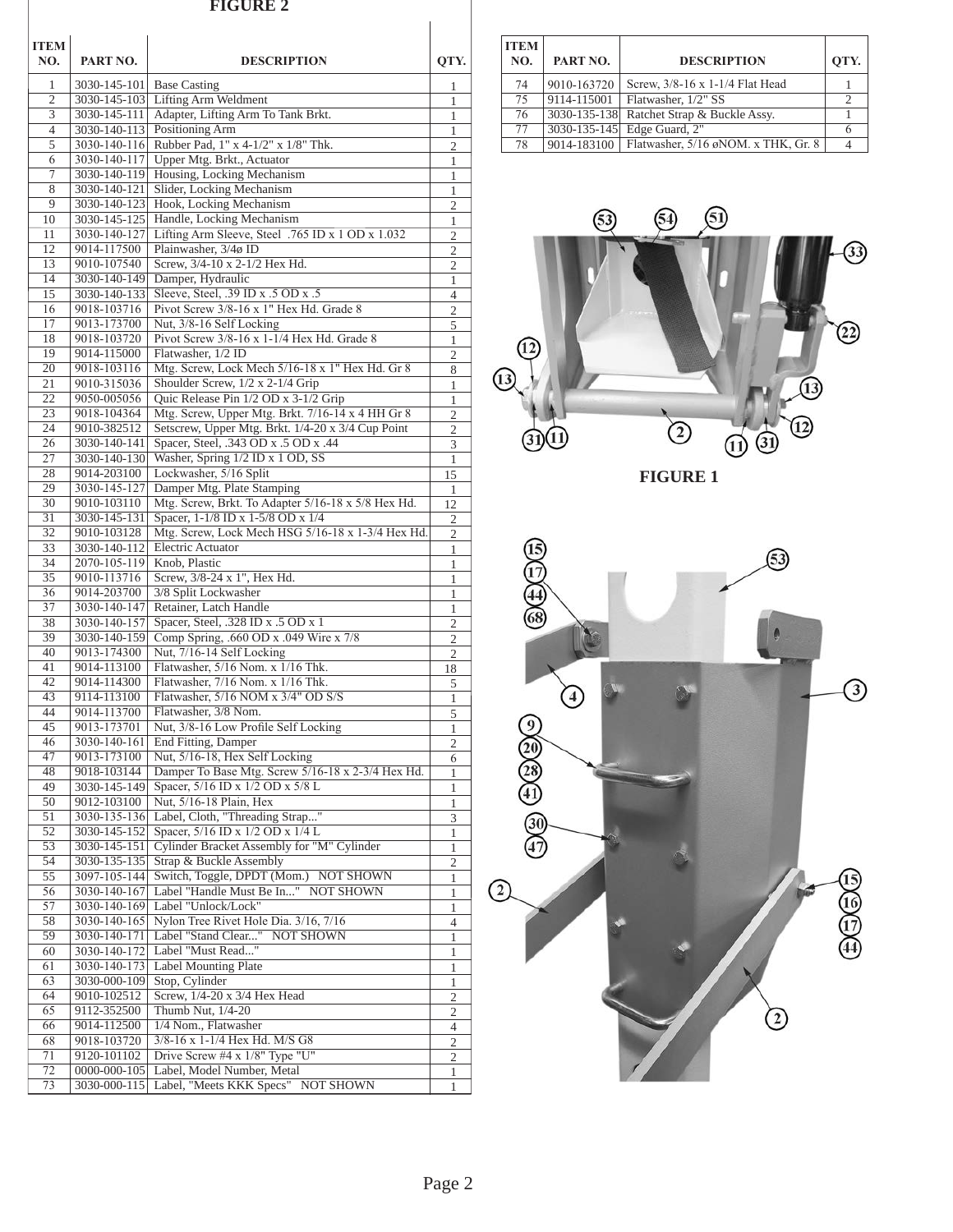

**FIGURE 3**



**FIGURE 5**





**FIGURE 6**



**FIGURE 7 Label Assembly Shipped Unmounted**